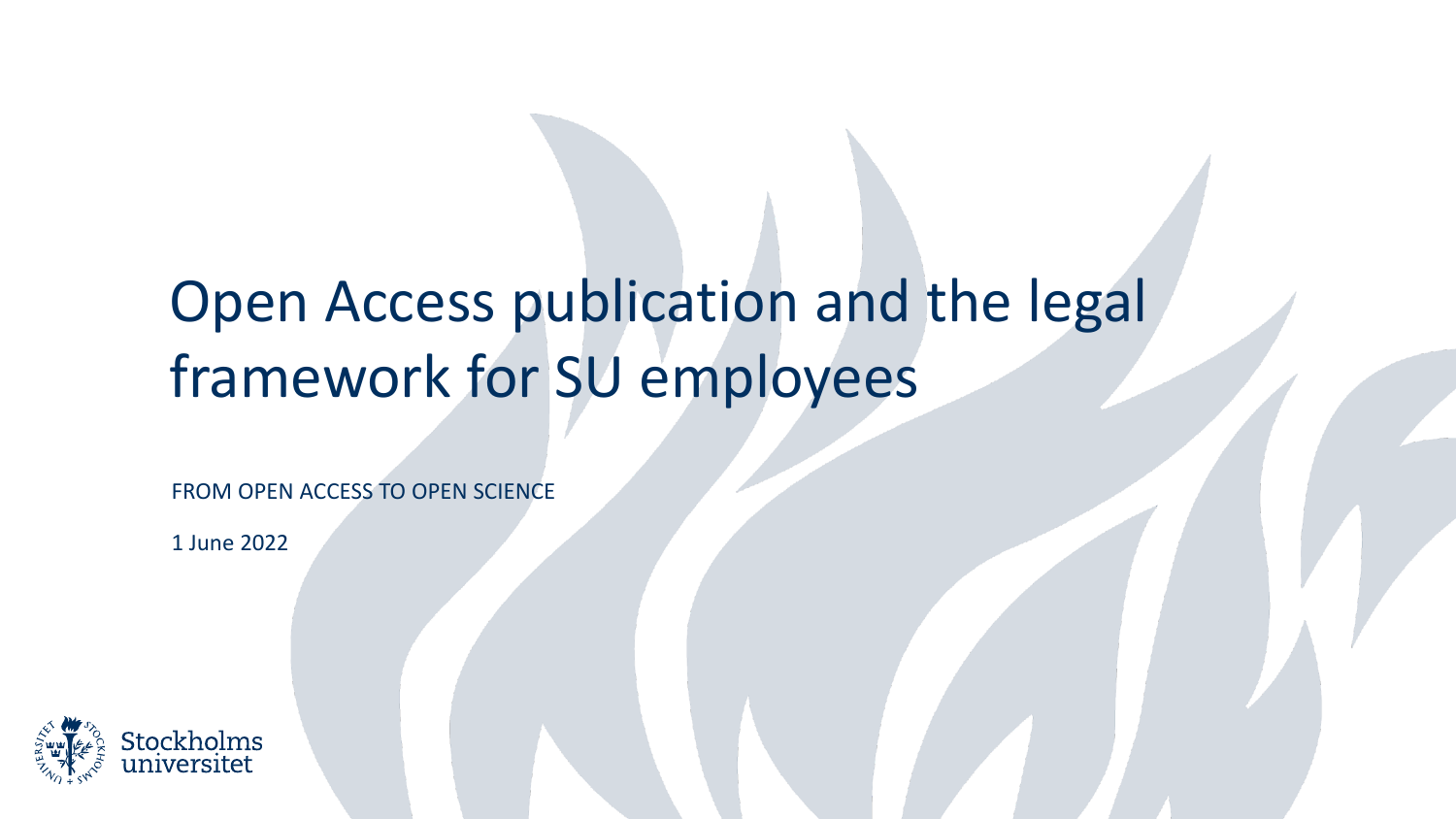### **Agenda**

- 1. Swedish Law?
- 2. SU policy and rule
- 3. Horizon Europe
- 4. Terms of Swedish funding bodies



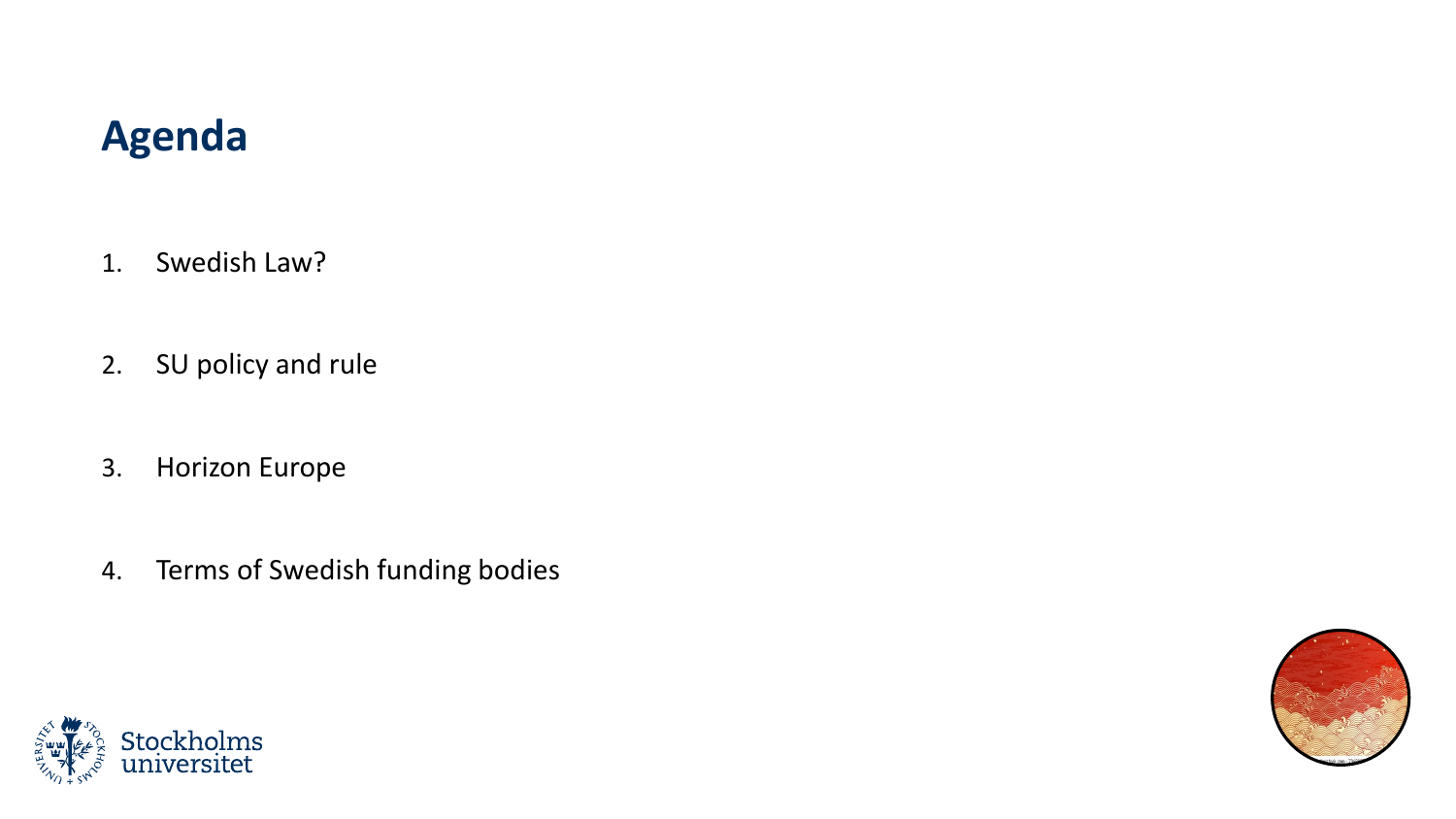# **Lag (2021:000) om öppna data och vidareutnyttjande av information från myndigheter och offentliga företag**

#### **Planerat beslutsdatum:** 1 juni 2022

Defines *Forskningsdata* as: digital information som samlats in eller framställts inom ramen för vetenskaplig forskningsverksamhet.

#### Directive definition:

'*research data*' means documents in a digital form, other than scientific publications, which are collected or produced in the course of scientific research activities **and are used as evidence in the research process, or are commonly accepted in the research community as necessary to validate research findings and results.**



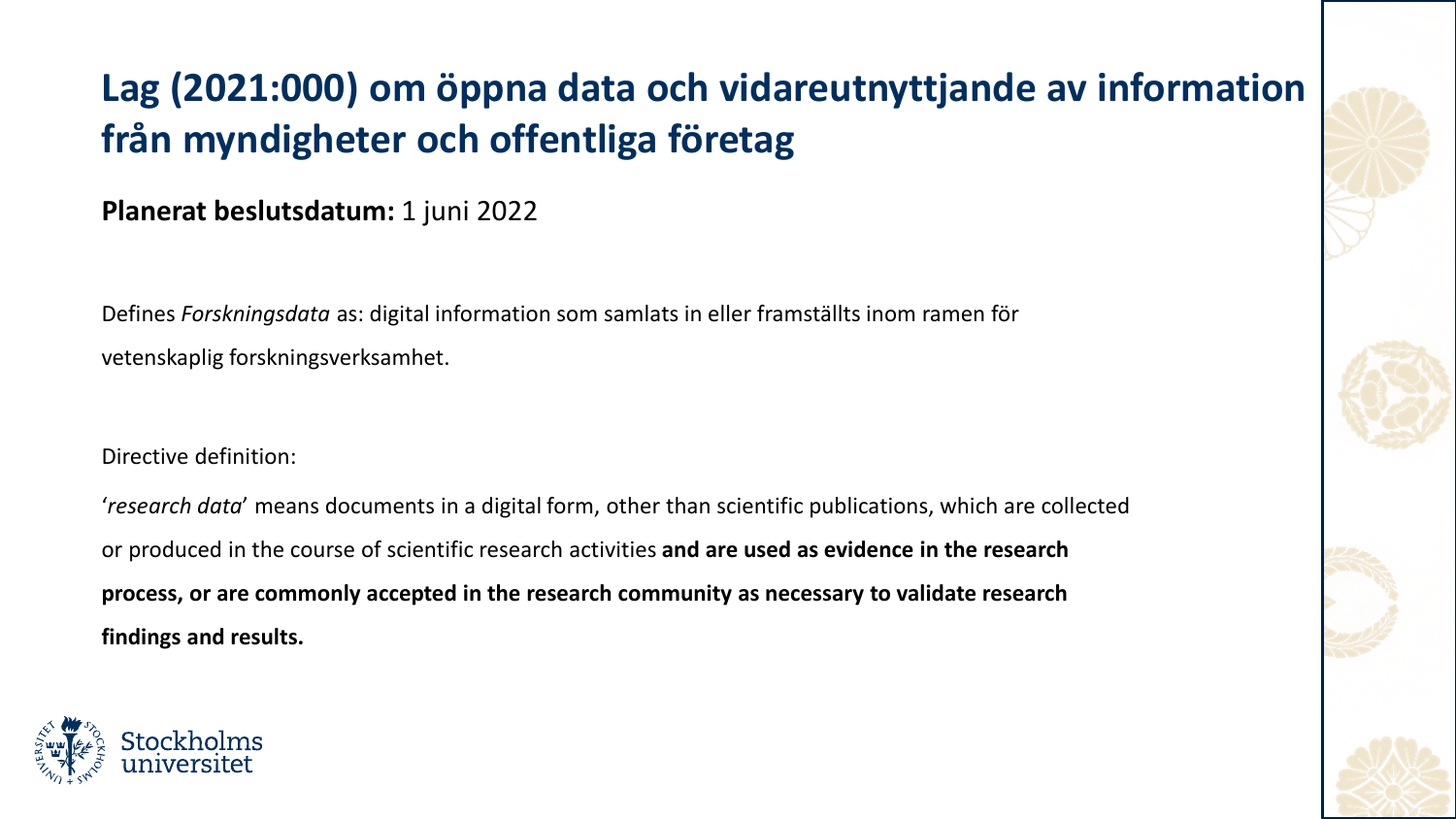## **Lag (2021:000) om öppna data och vidareutnyttjande av information från myndigheter och offentliga företag**

Publicly funded research data

Re-use without cost

Agreements granting exclusive rights must be published



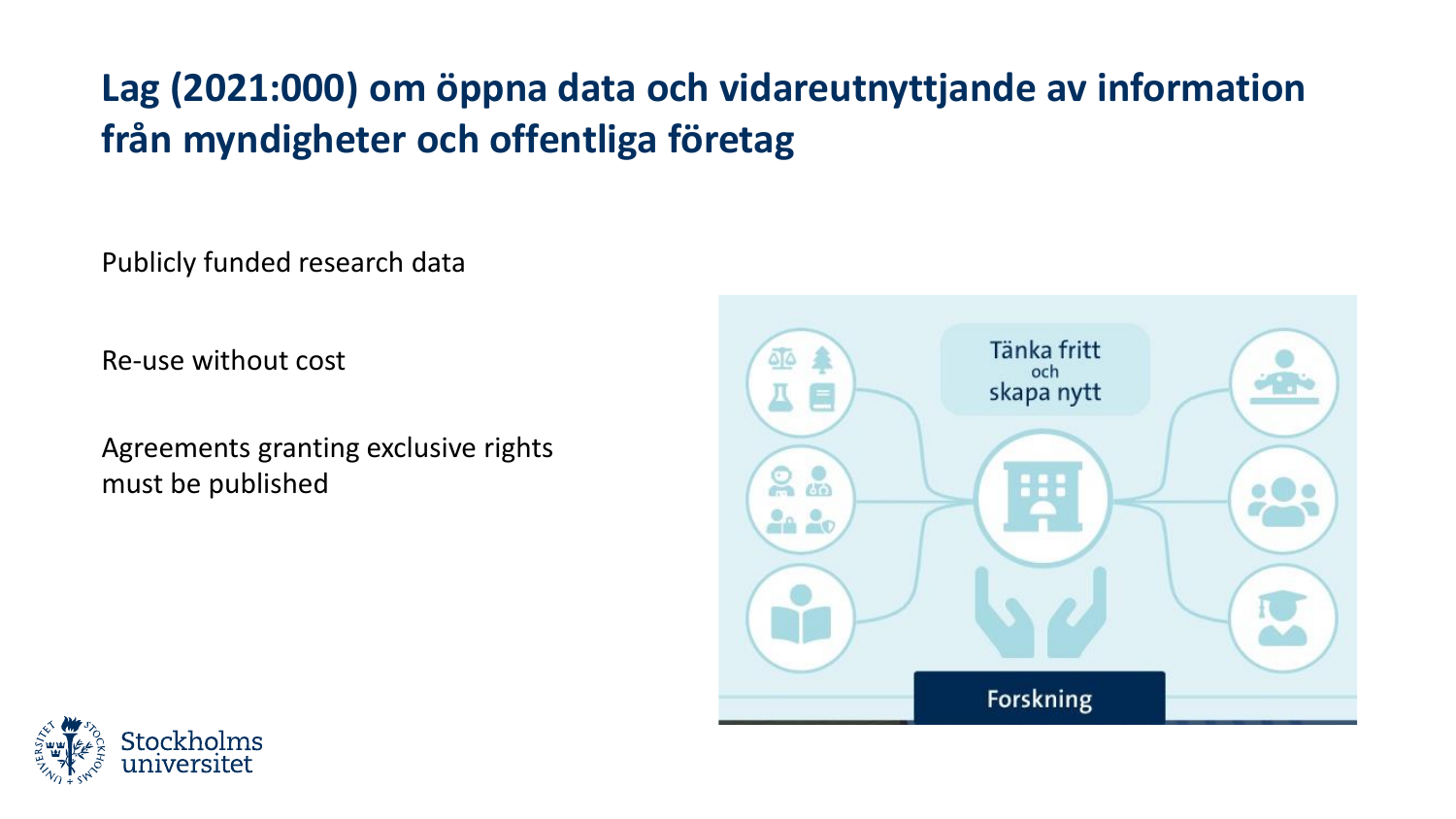### **Stockholm universitet Research data policy**

Open science

Infrastructure

Support

Accessible

No to transfer of exclusive ownership



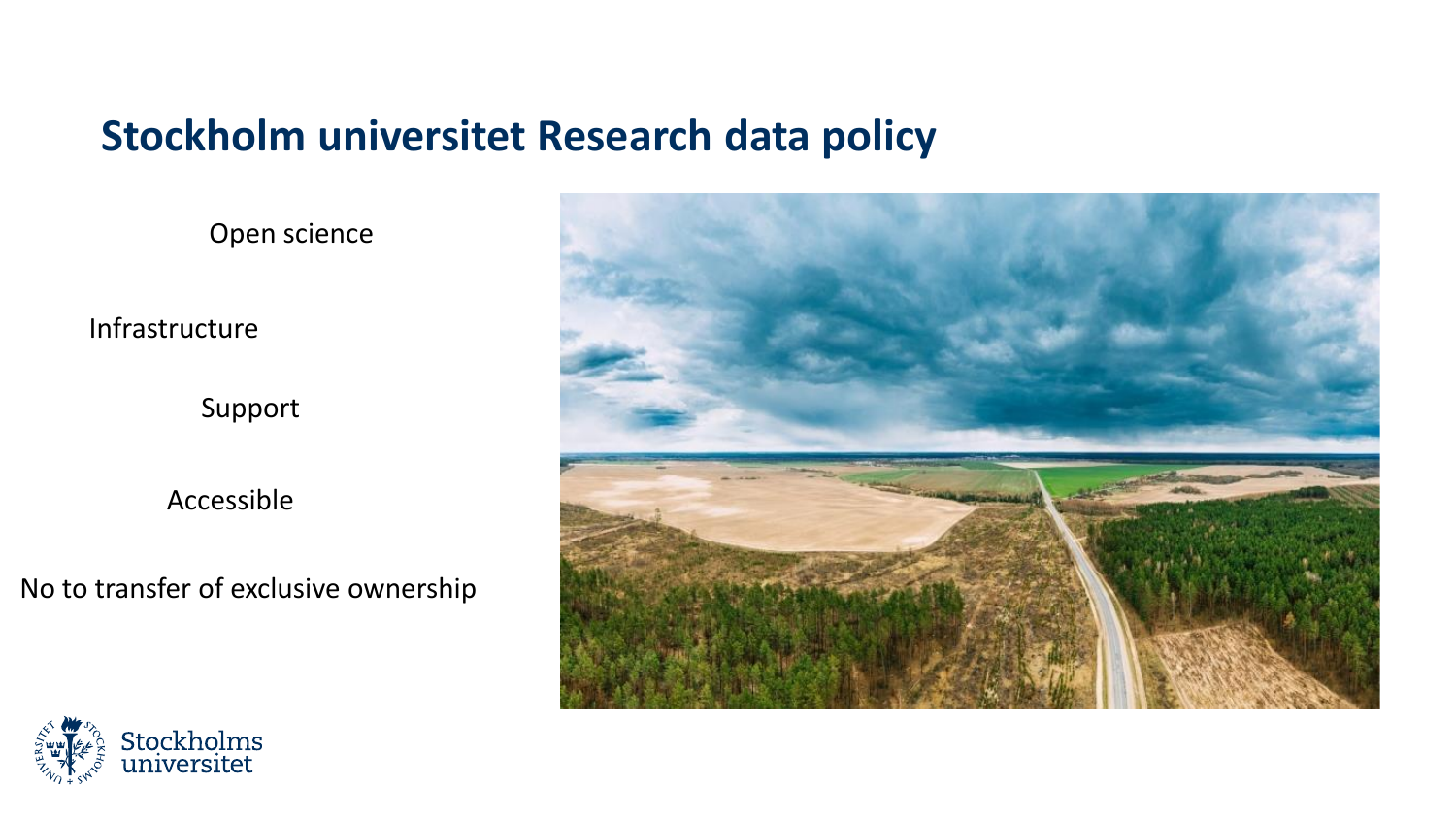## **Stockholm universitet Rules for research data management**

Research that is fully or partially funded by public means should be publicly accessible as far as possible.

Research data should be managed in such a way that they are findable, accessible, interoperable and reusable.



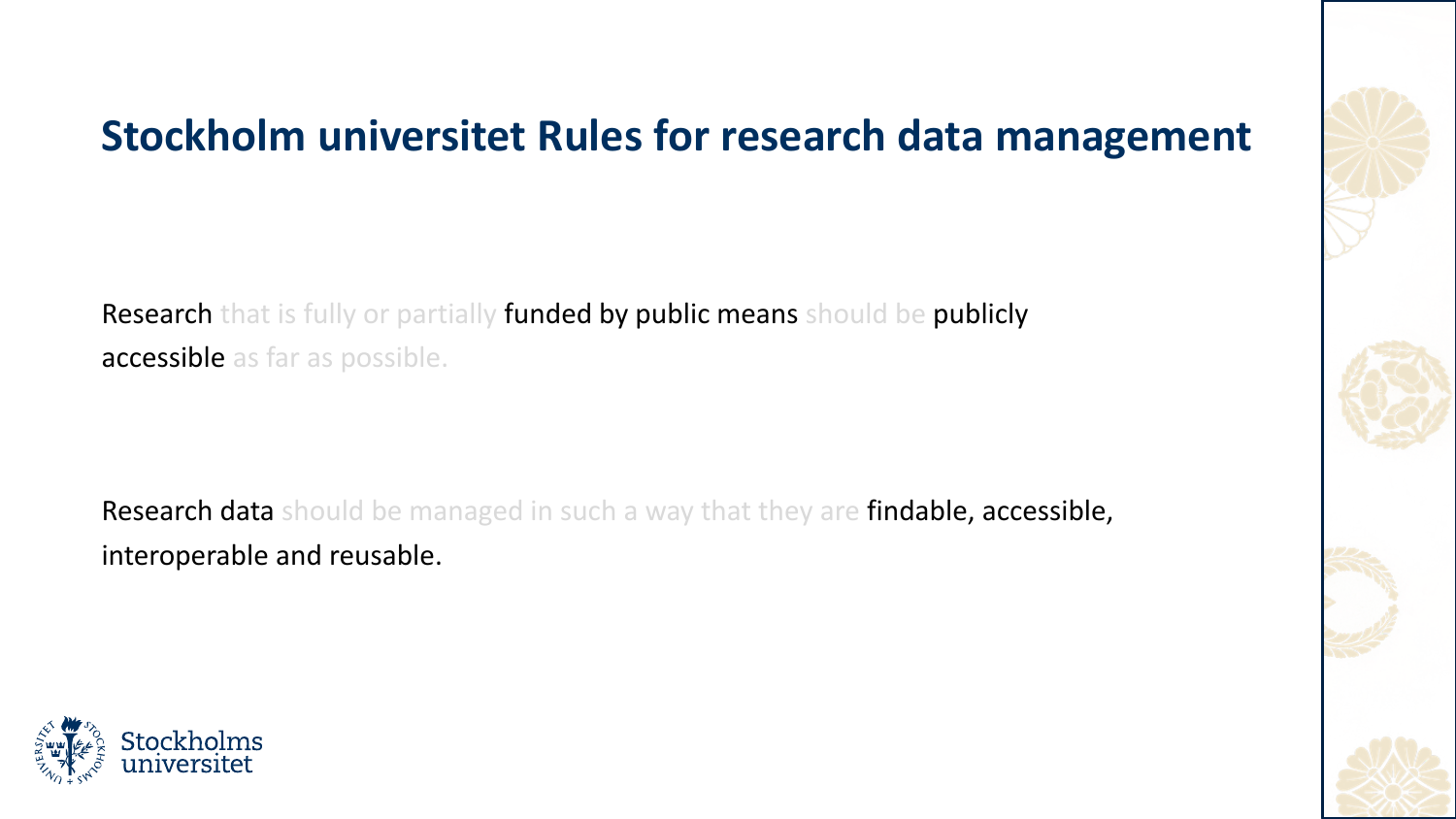### **Stockholm universitet Rules for research data management**

Data management plan

Follow up

Contact person



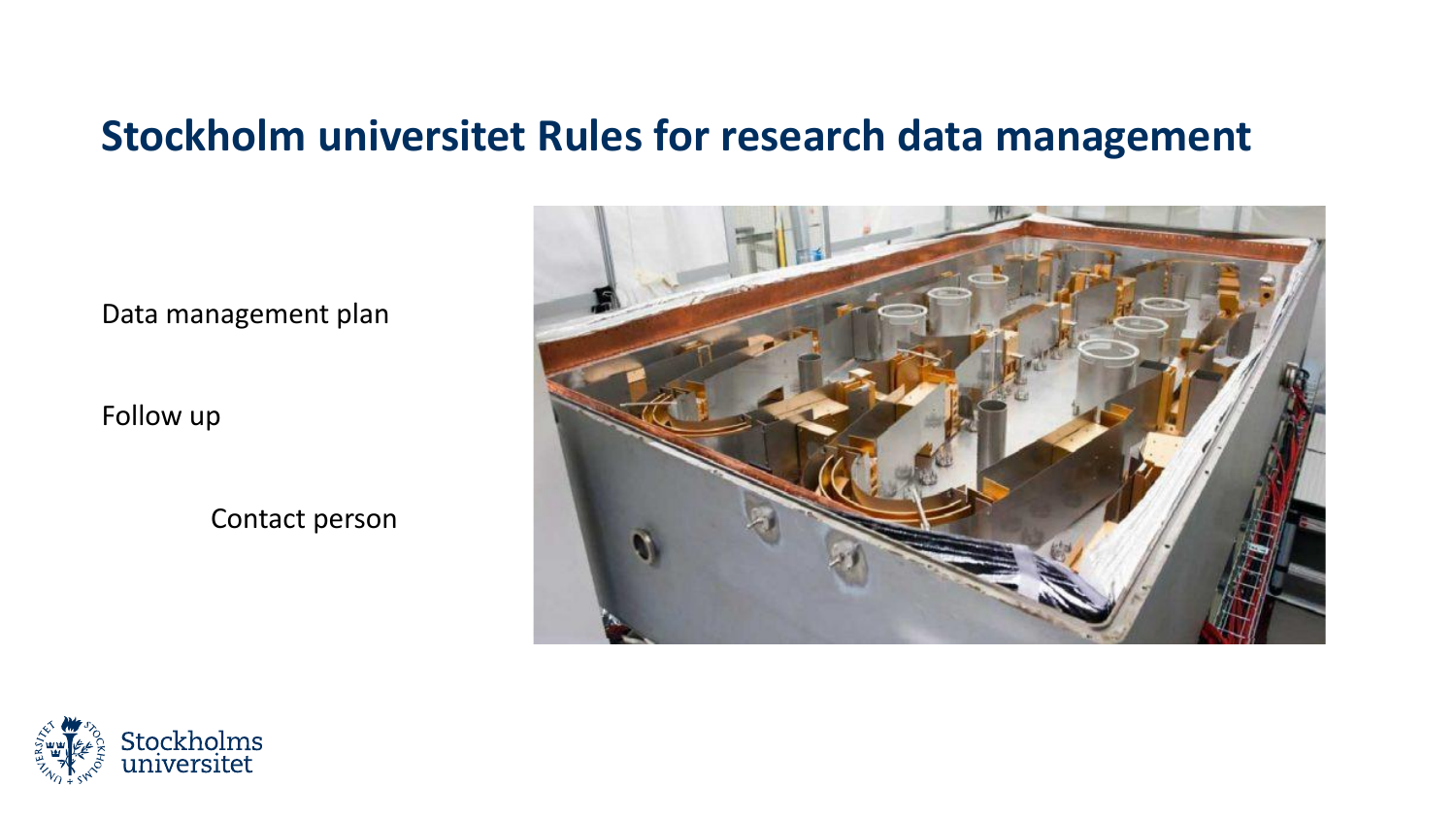### **Horizon Europe – the Framework Programme for Research and Innovation**

**Rules of participation**

Article 14-Open science

-open access to scientific publications

-open access to research data, "as open as possible, as closed as necessary".



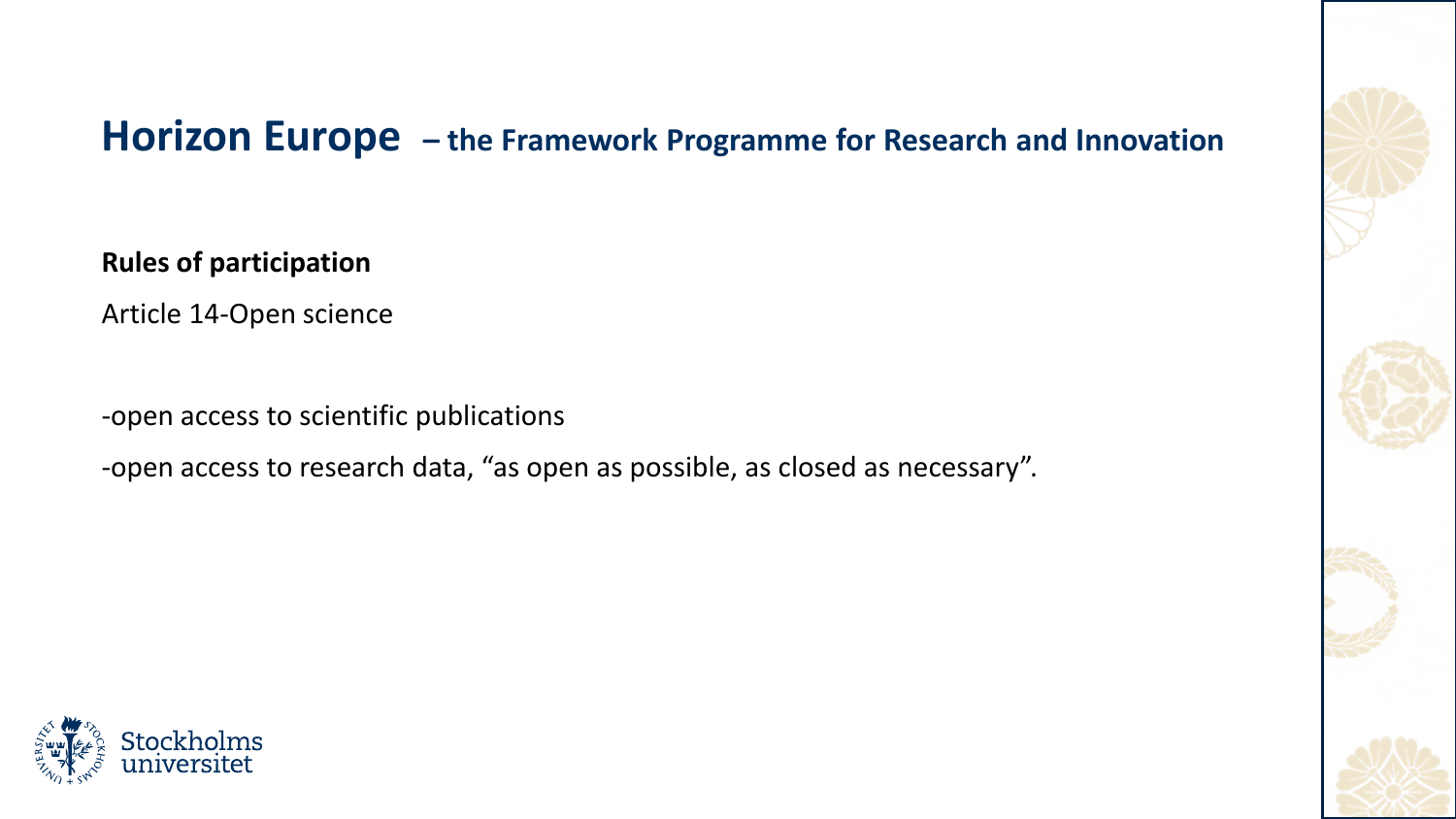### **Horizon Europe – the Framework Programme for Research and Innovation**

**Rules of participation**

Article 39- Exploitation and dissemination

3. Beneficiaries shall **ensure that open access** to scientific publications applies under the terms and conditions laid down in the grant agreement. In particular, the beneficiaries shall ensure that they or the authors retain sufficient intellectual property rights to comply with their open access requirements.



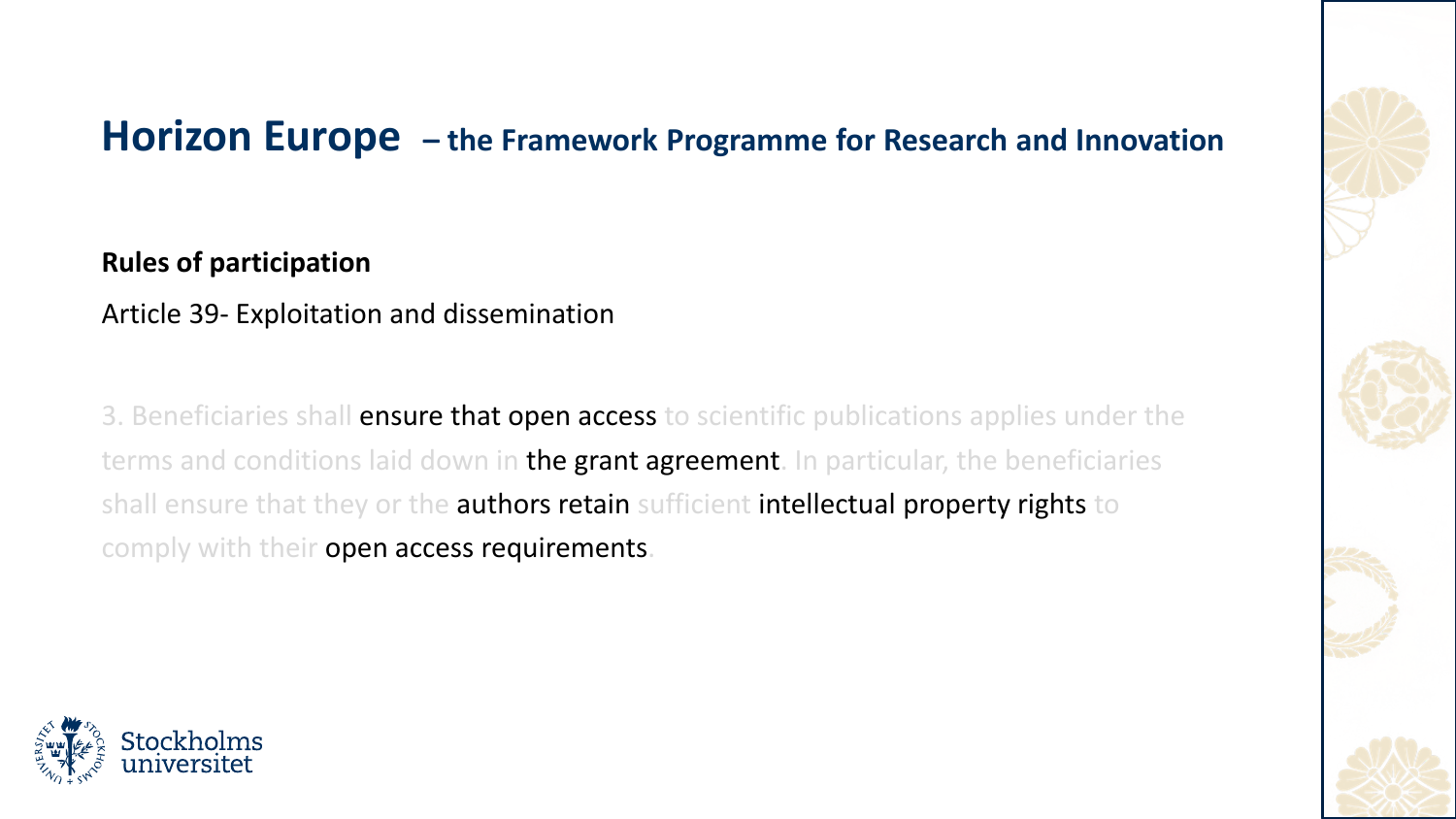### **Horizon Europe - Grant Agreement- Annex 5**

#### **COMMUNICATION, DISSEMINATION, OPEN SCIENCE AND VISIBILITY (**— **ARTICLE 17)**

#### **Dissemination of results**

Open Science

*-open access to scientific publications* 

*-research data management* 

*-plan for exploitation and dissemination of results including communication activities* 



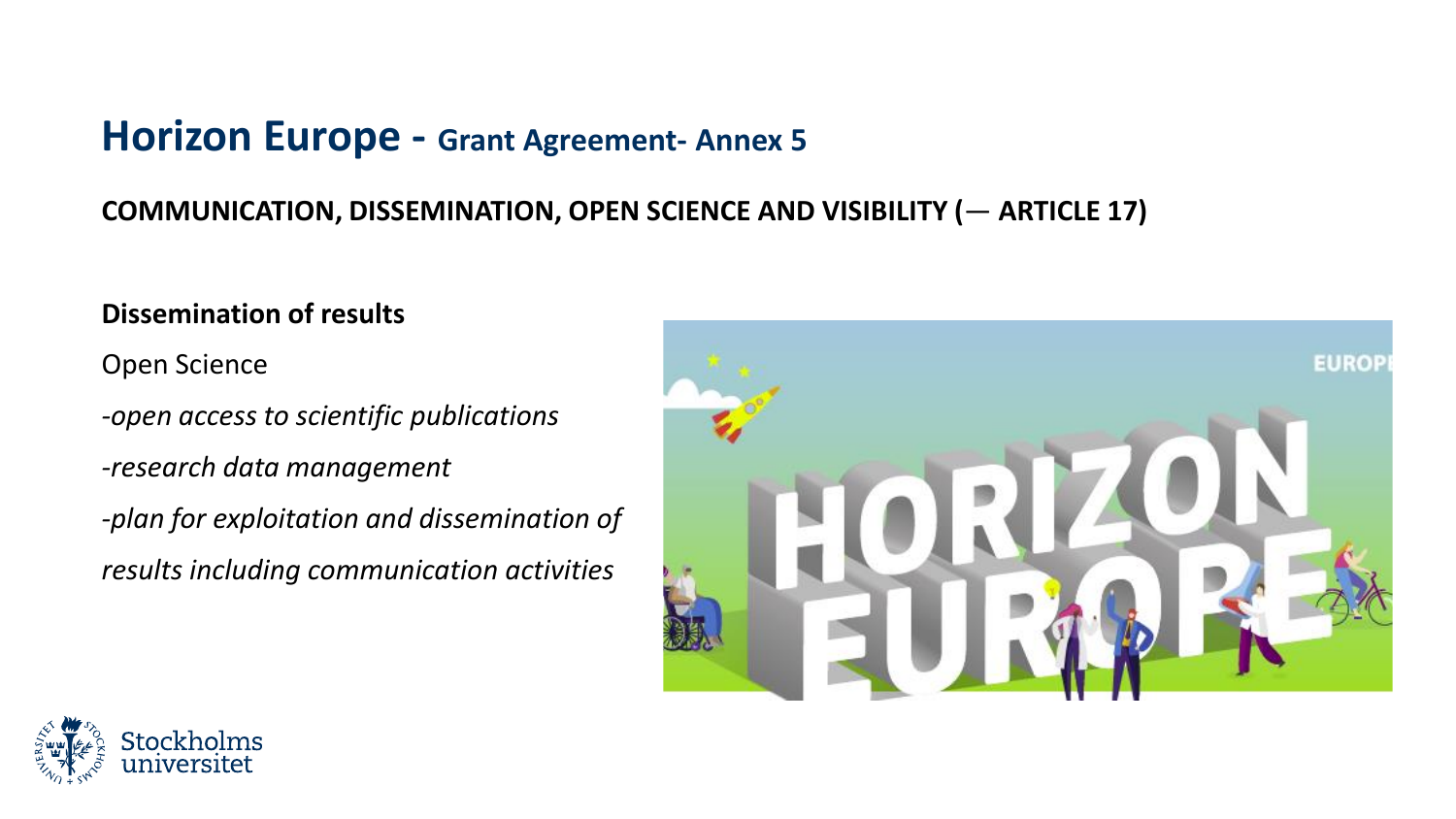# **Terms of Swedish granting bodies**

#### **Vetenskapsrådet**

Forskningsresultat ska publiceras i enlighet med Vetenskapsrådets policy för öppen tillgång till publikationer (open access). Sökande ansvarar även för att forskningsresultat av allmänt intresse sprids till mottagare utanför vetenskapssamhället.

#### **Formas**

The Project Manager and Project Party are responsible for **making data and metadata** from a Project available as far as possible in **open access databases in** accordance with the principle "as open as possible, as closed as necessary". The Project Manager must ensure that there is a data **management plan** for the data produced in the Project.

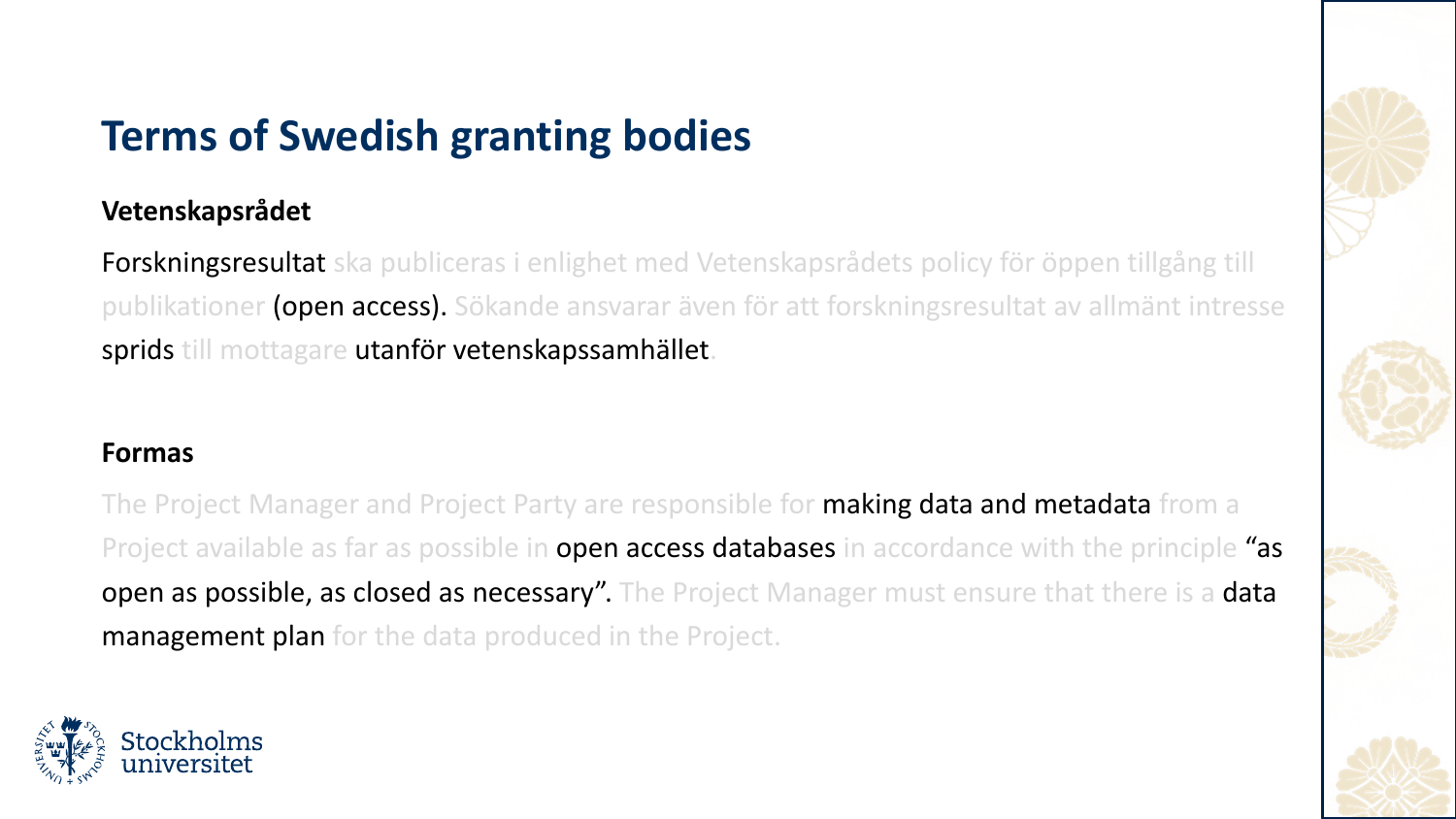# **Terms of Swedish granting bodies**

#### **Vinnova**

Offentliggörande genom vetenskaplig publicering som tas fram inom ramen för projektet ska ske med öppen tillgång i enlighet med Vinnovas anvisning-

#### **Riksbanken**

Forskare som finansieras av Riksbankens Jubileumsfond ska publicera sina forskningsresultat så att de är tillgängliga för alla gratis på internet

#### **Knut och Alice Wallenbergs stiftelse**

X bedrivs som ett öppet forskningsprogram och dess information ska vara allmänt tillgänglig med följande undantag…

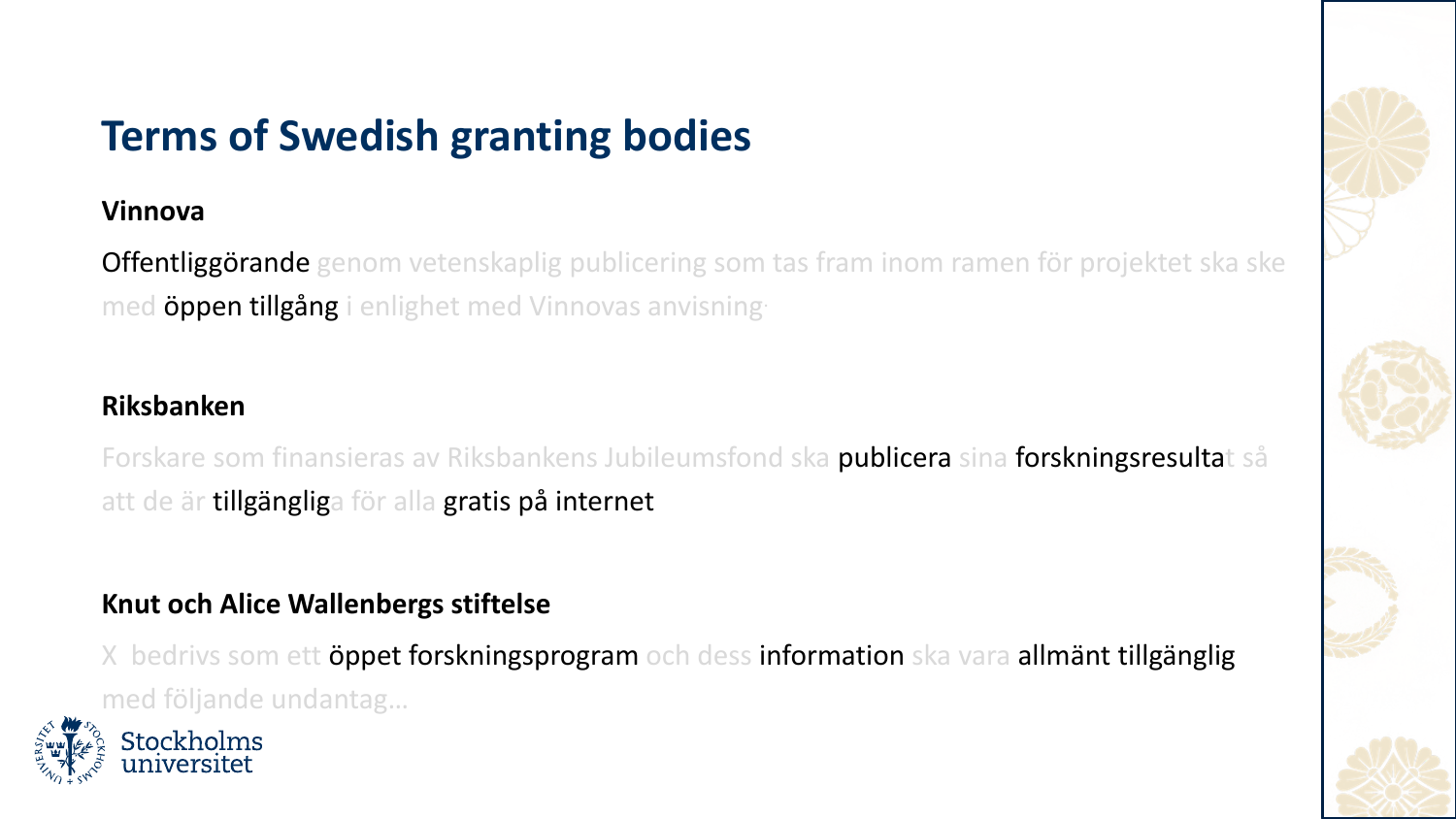### **Links**

SU Research data policy: <https://www.su.se/polopolyfs/1.387813.1527600082!/menu/standard/file/180220%20Forskningsdatapolicyeng-GB.pdf>

SU Rules for research data management:

<https://www.su.se/staff/organisation-governance/governing-documents-rules-and-regulations/research/rules-for-research-data-management-1.387814>

Vetenskapsrådet resurs (swedish) <https://www.vr.se/uppdrag/oppen-vetenskap/oppen-tillgang-till-forskningsdata/lar-dig-mer-om-oppen-tillgang.html>

Plan S. (Vinnova): <https://www.coalition-s.org/>

Creative Commons ( Formas): <https://creativecommons.org/licenses/by/4.0/legalcode.sv>

Horizon Europe, open science https://op.europa.eu/en/web/eu-law-and-publications/publication-detail/-/publication/9570017e-cd82-11eb-ac72-01aa75ed71a1